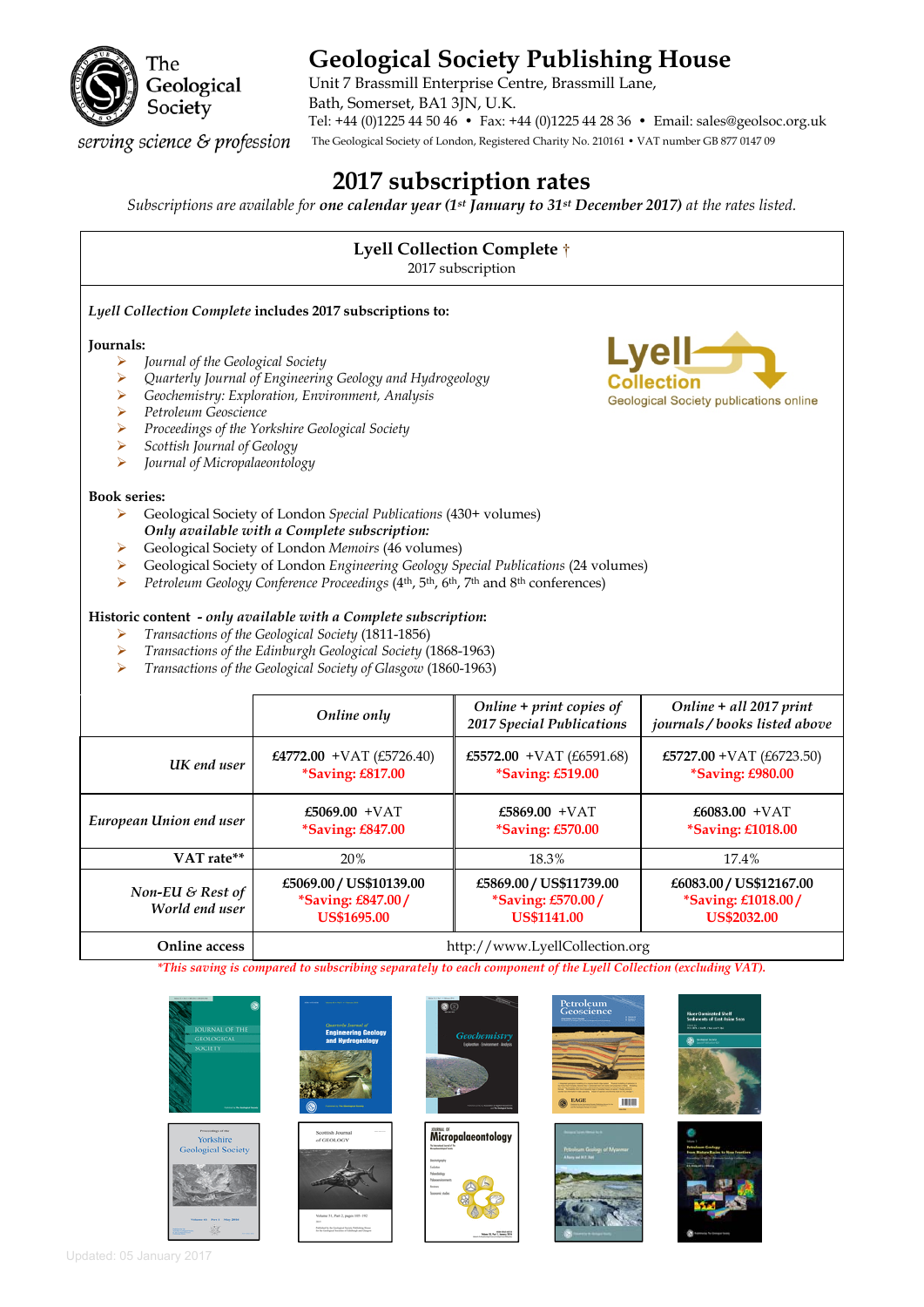# **Product subscription rates are charged by the geographic location of the end user.**

## **Journal of the Geological Society**

Volume 174, 6 parts



#### **Quarterly Journal of Engineering Geology and Hydrogeology**

Volume 50, 4 parts



|                                            | Online only                                                                                                                                     | $Online + print$               |                                          | Online only                                       | Online + Print                  |
|--------------------------------------------|-------------------------------------------------------------------------------------------------------------------------------------------------|--------------------------------|------------------------------------------|---------------------------------------------------|---------------------------------|
| IK end user                                | $£1100.00 + VAT$<br>(E1320.00)                                                                                                                  | $£1320.00 + VAT$<br>(E1549.68) | UK end user                              | $£510.00 + VAT$<br>(E612.00)                      | $£612.00 + VAT$<br>(E718.49)    |
| pean Union<br>end user                     | $£1222.00 + VAT$                                                                                                                                | $£1467.00 + VAT$               | European Union<br>end user               | $£571.00 + VAT$                                   | $£686.00 + VAT$                 |
| VAT rate**                                 | 20%                                                                                                                                             | 17.4%                          | VAT rate**                               | 20%                                               | 17.4%                           |
| Non-EU $\delta$<br>st of World<br>end user | £1222.00 $/$<br>US\$2444.00                                                                                                                     | £1467.00 $/$<br>US\$2933.00    | Non-EU $\&$<br>Rest of World<br>end user | £571.00 $/$<br>US\$1143.00                        | £686.00 /<br>US\$1371.00        |
| nline access)                              | Content published 1971 to present<br>http://jgs.lyellcollection.org/<br>Content published 1845 to 1970<br>http://jgslegacy.lyellcollection.org/ |                                | Online access                            | Back to 1967<br>http://qjegh.lyellcollection.org/ |                                 |
| Schedule                                   | January, March, May,<br>July, September, November                                                                                               |                                | Schedule                                 |                                                   | February, May, August, November |
|                                            | Online ISSN: 2041-479X, Print ISSN 0016-7649                                                                                                    |                                |                                          | Online ISSN: 2041-4803, Print ISSN 1470-9236      |                                 |

## **Geochemistry: Exploration, Environment, Analysis**



Volume 17, 4 parts

*European Union* 

*Non-EU & Rest of World end user* 

**Online access** 

|                                              | Online only                                      | $Online + print$             |                                              | Online only                     | Online + $p$                     |
|----------------------------------------------|--------------------------------------------------|------------------------------|----------------------------------------------|---------------------------------|----------------------------------|
| UK end user                                  | $£281.00 + VAT$<br>(E337.20)                     | $£337.00 + VAT$<br>(E395.64) | UK end user                                  | $£212.00 + VAT$<br>(E254.40)    | £254.00 + $\sqrt{ }$<br>(E298.20 |
| European Union<br>end user                   | $£318.00 + VAT$                                  | $£382.00 + VAT$              | European Union<br>end user                   | $£212.00 + VAT$                 | £254.00 + $\sqrt{ }$             |
| VAT rate**                                   | 20%                                              | 17.4%                        | VAT rate**                                   | 20%                             | 17.4%                            |
| $Non-EU$ &<br>Rest of World<br>end user      | £318.00 /<br>US\$636.00                          | £382.00 $/$<br>US\$763.00    | $Non-EU$ &<br>Rest of World<br>end user      | £212.00 $/$<br>US\$424.00       | £254.00<br>US\$509.              |
| Online access                                | Back to 2001<br>http://geea.lyellcollection.org/ |                              | Online access                                | http://pygs.lyellcollection.org | Back to 1839                     |
| Schedule                                     | February, May, August, November                  |                              | Schedule                                     |                                 | June & December                  |
| Online ISSN: 2041-4943, Print ISSN 1467-7873 |                                                  |                              | Online ISSN: 2041-4811, Print ISSN 0044-0604 |                                 |                                  |

**Proceedings of the Yorkshire Geological Society** 

Volume 61, parts 3 & 4 (2017)



|                                              | Online only                                      | $Online + print$                             |                                                         | Online only                                      | $Online + print$             |
|----------------------------------------------|--------------------------------------------------|----------------------------------------------|---------------------------------------------------------|--------------------------------------------------|------------------------------|
| end user !                                   | $£281.00 + VAT$<br>(E337.20)                     | $£337.00 + VAT$<br>(E395.64)                 | UK end user                                             | $£212.00 + VAT$<br>(E254.40)                     | $£254.00 + VAT$<br>(E298.20) |
| an Union<br>end user                         | $£318.00 + VAT$                                  | $£382.00 + VAT$                              | European Union<br>end user                              | $£212.00 + VAT$                                  | $£254.00 + VAT$              |
| <b>AT</b> rate**                             | 20%                                              | 17.4%                                        | VAT rate**                                              | 20%                                              | 17.4%                        |
| on-EU &<br>of World<br>end user              | £318.00 /<br>US\$636.00                          | £382.00 $/$<br>US\$763.00                    | Non-EU $\mathcal S$<br><b>Rest of World</b><br>end user | £212.00 $/$<br>US\$424.00                        | £254.00 $/$<br>US\$509.00    |
| ine access                                   | Back to 2001<br>http://geea.lyellcollection.org/ |                                              | Online access                                           | Back to 1839<br>http://pygs.lyellcollection.org/ |                              |
| Schedule                                     | February, May, August, November                  |                                              | Schedule                                                | June & December                                  |                              |
| Online ISSN: 2041-4943, Print ISSN 1467-7873 |                                                  | Online ISSN: 2041-4811, Print ISSN 0044-0604 |                                                         |                                                  |                              |
|                                              |                                                  |                                              |                                                         |                                                  |                              |

 **GEEA is co-published by GSL & AAG.** 

The AAG newsletter *Explore* is not included with a GEEA subscription.

Please contact the *Explore* Business Manager for subscription information, email: explorenewsletter@gmail.com

The 2017 publication schedule is subject to change – e.g. scheduled publication month or some issues may be combined and published as a double issue.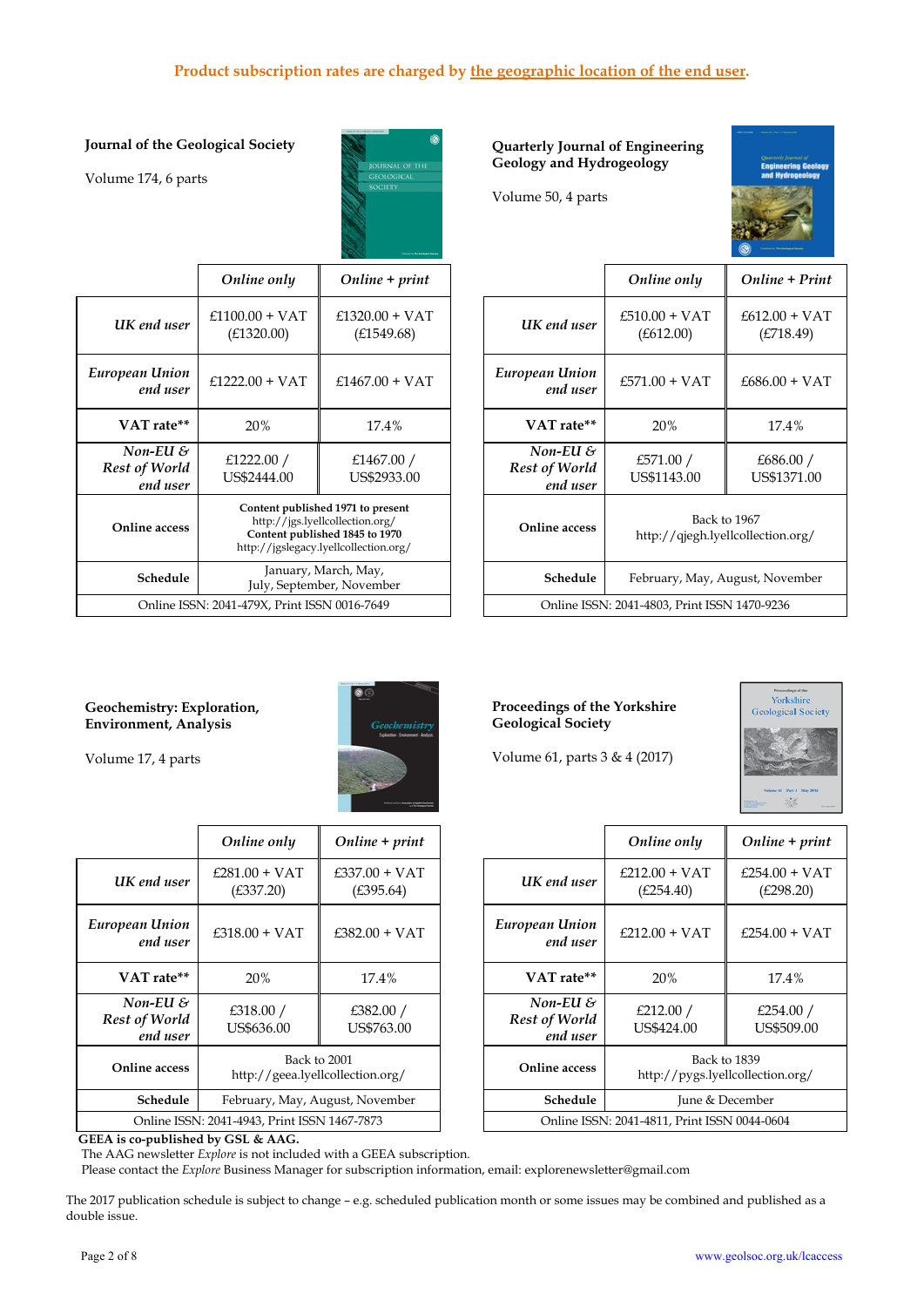# **Product subscription rates are charged by the geographic location of the end user.**

## **Petroleum Geoscience**

Volume 23, 4 parts



|                                                | Online only                                    | $Online + print$             |                                                  | Online only                  | Onli            |
|------------------------------------------------|------------------------------------------------|------------------------------|--------------------------------------------------|------------------------------|-----------------|
| UK end user                                    | $£466.00 + VAT$<br>(E559.20)                   | $£560.00 + VAT$<br>(E657.44) | UK end user                                      | $£250.00 + VAT$<br>(E300.00) | £300.<br>(£     |
| European Union<br>end user                     | $£466.00 + VAT$                                | $£560.00 + VAT$              | European Union<br>end user                       | $£250.00 + VAT$              | £300.           |
| VAT rate**                                     | 20%                                            | 17.4%                        | VAT rate**                                       | <b>20%</b>                   |                 |
| $Non-EU$ &<br><b>Rest of World</b><br>end user | £466.00 $/$<br>US\$933.00                      | £560.00 $/$<br>US\$1119.00   | Non-EU $\mathcal S$<br>Rest of World<br>end user | £250.00 $/$<br>US\$500.00    | £3<br>US        |
| Online access                                  | Back to 1995<br>http://pg.lyellcollection.org/ |                              | <b>Online access</b>                             | http://jm.lyellcollectio     | Back to 1982    |
| Schedule                                       | February, May, August, November                |                              | Schedule                                         |                              | February & July |
| Online ISSN: 2041-496X, Print ISSN 1354-0793   |                                                |                              | Online ISSN: 2041-4978, Print ISSN 0262-8.       |                              |                 |

#### **Scottish Journal of Geology**

Volume 53, 2 parts



|                                              | Online only                                     | $Online + print$             |                                              | Online only                    | Online + $p$                                                  |
|----------------------------------------------|-------------------------------------------------|------------------------------|----------------------------------------------|--------------------------------|---------------------------------------------------------------|
| UK end user                                  | $£262.00 + VAT$<br>(E314.40)                    | $£314.00 + VAT$<br>(E368.64) | UK end user                                  | $£2508.00 + VAT$<br>(E3009.60) | $£3010.00 +$<br>(E3533.7)                                     |
| European Union<br>end user                   | $£262.00 + VAT$                                 | $£314.00 + VAT$              | European<br>Union end user                   | $£2615.00 + VAT$               | $£3138.00 +$                                                  |
| VAT rate**                                   | 20%                                             | 17.4%                        | VAT rate**                                   | 20%                            | 17.4%                                                         |
| Non-EU $\delta$<br>Rest of World<br>end user | £262.00 $/$<br>US\$524.00                       | £314.00 $/$<br>US\$628.00    | $Non-EU$ &<br>Rest of World<br>end user      | £2615.00 $/$<br>US\$5230.00    | £3138.00<br>US\$6276.                                         |
| Online access                                | Back to 1965<br>http://sig.lyellcollection.org/ |                              | Online access                                |                                | Back to 1964 (430+ volumes)<br>http://sp.lyellcollection.org/ |
| Schedule                                     | May & November                                  |                              | Quantity per<br>vear                         |                                | Varies (16 in 2014; 19 in 2015)                               |
| Online ISSN: 2041-4951, Print ISSN 0036-9276 |                                                 |                              | Online ISSN: 2041-4927, Print ISSN 0305-8719 |                                |                                                               |

# **Journal of Micropalaeontology**

Volume 36, 2 parts



|                                                | Online only                                    | $Online + print$             |                                                         | Online only                                  | $Online + print$             |
|------------------------------------------------|------------------------------------------------|------------------------------|---------------------------------------------------------|----------------------------------------------|------------------------------|
| IK end user                                    | $£466.00 + VAT$<br>(E559.20)                   | $£560.00 + VAT$<br>(E657.44) | UK end user                                             | $£250.00 + VAT$<br>(E300.00)                 | $£300.00 + VAT$<br>(E352.20) |
| pean Union<br>end user                         | $£466.00 + VAT$                                | $£560.00 + VAT$              | European Union<br>end user                              | $£250.00 + VAT$                              | $£300.00 + VAT$              |
| VAT rate**                                     | 20%                                            | 17.4%                        | VAT rate**                                              | 20%                                          | 17.4%                        |
| Non-EU $\mathcal S$<br>st of World<br>end user | £466.00 $/$<br>US\$933.00                      | £560.00 /<br>US\$1119.00     | Non-EU $\mathcal S$<br><b>Rest of World</b><br>end user | £250.00 $/$<br>US\$500.00                    | £300.00 $/$<br>US\$600.00    |
| nline access)                                  | Back to 1995<br>http://pg.lyellcollection.org/ |                              | <b>Online access</b>                                    | http://jm.lyellcollection.org/               | Back to 1982                 |
| Schedule                                       | February, May, August, November                |                              | Schedule                                                | February & July                              |                              |
|                                                | Online ISSN: 2041-496X, Print ISSN 1354-0793   |                              |                                                         | Online ISSN: 2041-4978, Print ISSN 0262-821X |                              |

**Petroleum Geoscience is co-published by GSL and EAGE.** The TMS newsletter is not sent to institutional subscribers to this journal. The newsletter is available online at www.tmsoc.org/publications/#tab-newsletter

#### **Geological Society of London**  *Special Publications* ‡

2017 subscription



|                                 | Online only                                     | $Online + print$             |                                                         | Online only                                  | Online + print                                                |
|---------------------------------|-------------------------------------------------|------------------------------|---------------------------------------------------------|----------------------------------------------|---------------------------------------------------------------|
| end user !                      | $£262.00 + VAT$<br>(E314.40)                    | $£314.00 + VAT$<br>(E368.64) | UK end user                                             | $£2508.00 + VAT$<br>(E3009.60)               | $£3010.00 + VAT$<br>(E3533.74)                                |
| an Union<br>end user            | $£262.00 + VAT$                                 | $£314.00 + VAT$              | European<br>Union end user                              | $£2615.00 + VAT$                             | $£3138.00 + VAT$                                              |
| <b>AT</b> rate**                | 20%                                             | 17.4%                        | VAT rate**                                              | 20%                                          | 17.4%                                                         |
| on-EU &<br>of World<br>end user | £262.00 $/$<br>US\$524.00                       | £314.00 $/$<br>US\$628.00    | Non-EU $\mathcal S$<br><b>Rest of World</b><br>end user | £2615.00 $/$<br>US\$5230.00                  | £3138.00 /<br>US\$6276.00                                     |
| ine access                      | Back to 1965<br>http://sjg.lyellcollection.org/ |                              | Online access                                           |                                              | Back to 1964 (430+ volumes)<br>http://sp.lyellcollection.org/ |
| Schedule                        | May & November                                  |                              | Quantity per<br>vear                                    | Varies (16 in 2014; 19 in 2015)              |                                                               |
|                                 | Online ISSN: 2041-4951, Print ISSN 0036-9276    |                              |                                                         | Online ISSN: 2041-4927, Print ISSN 0305-8719 |                                                               |

The 2017 publication schedule is subject to change – e.g. scheduled publication month or some issues may be combined and published as a double issue.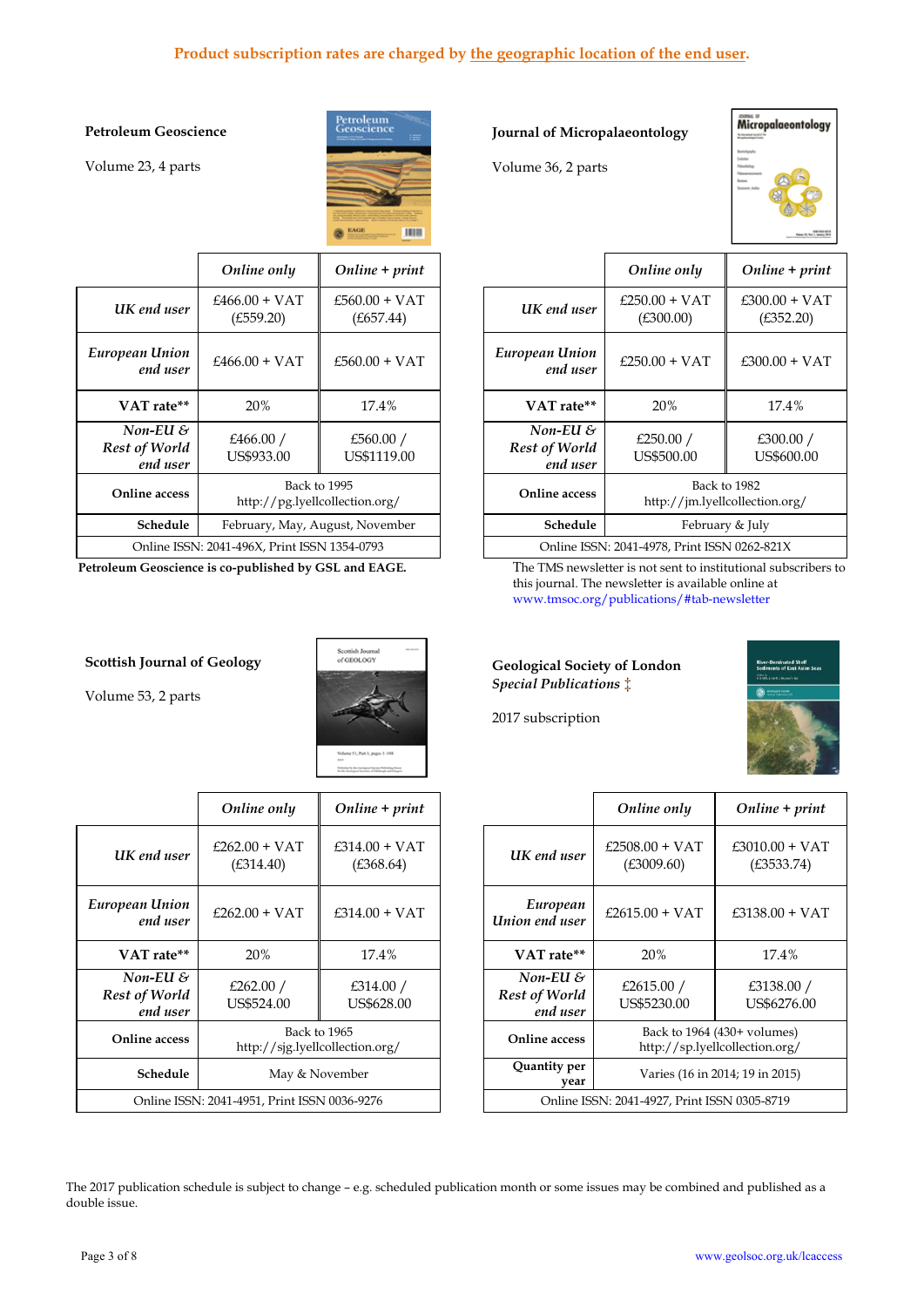

## **What is** *Online First***?**

*Online First* is a feature offered through the Geological Society's electronic content platform, the Lyell Collection. It enables articles to appear online soon after they have been accepted for publication and ahead of the printed volume or issue.

This feature is available for:

- Geological Society of London *Special Publications*
- *Journal of the Geological Society*
- *Quarterly Journal of Engineering Geology and Hydrogeology*
- *Petroleum Geoscience*
- *Geochemistry: Exploration, Environment, Analysis*
- *Scottish Journal of Geology*
- *Journal of Micropalaeontology*
- *Proceedings of the Yorkshire Geological Society*

All articles on the site are in their final PDF format apart from pagination, i.e. they have been accepted for publication, copyedited, typeset, proofed and corrected.

#### *Online First* **benefits:**

- Reduced lead time between submission and publication
- Access to the very latest articles in the field

#### **Access entitlements**

Current institutional subscribers to *Lyell Collection Complete*<sup>†</sup> can view the full text of all *Online First* articles<sup>#</sup> Current institutional subscribers to the *Special Publications*‡ can view the full text of all Special Publication *Online First* articles#

Current institutional subscribers to individual journals can view the full text of *Online First* articles in the relevant journal<sup>#</sup>

# Subscribers will not enjoy perpetual access rights to *Online First* content unless it is published in a completed volume/issue within their subscribed-to calendar year.

*Online First* content is also available via pay-per-view.

# **More information**

www.geolsoc.org.uk/OnlineFirst

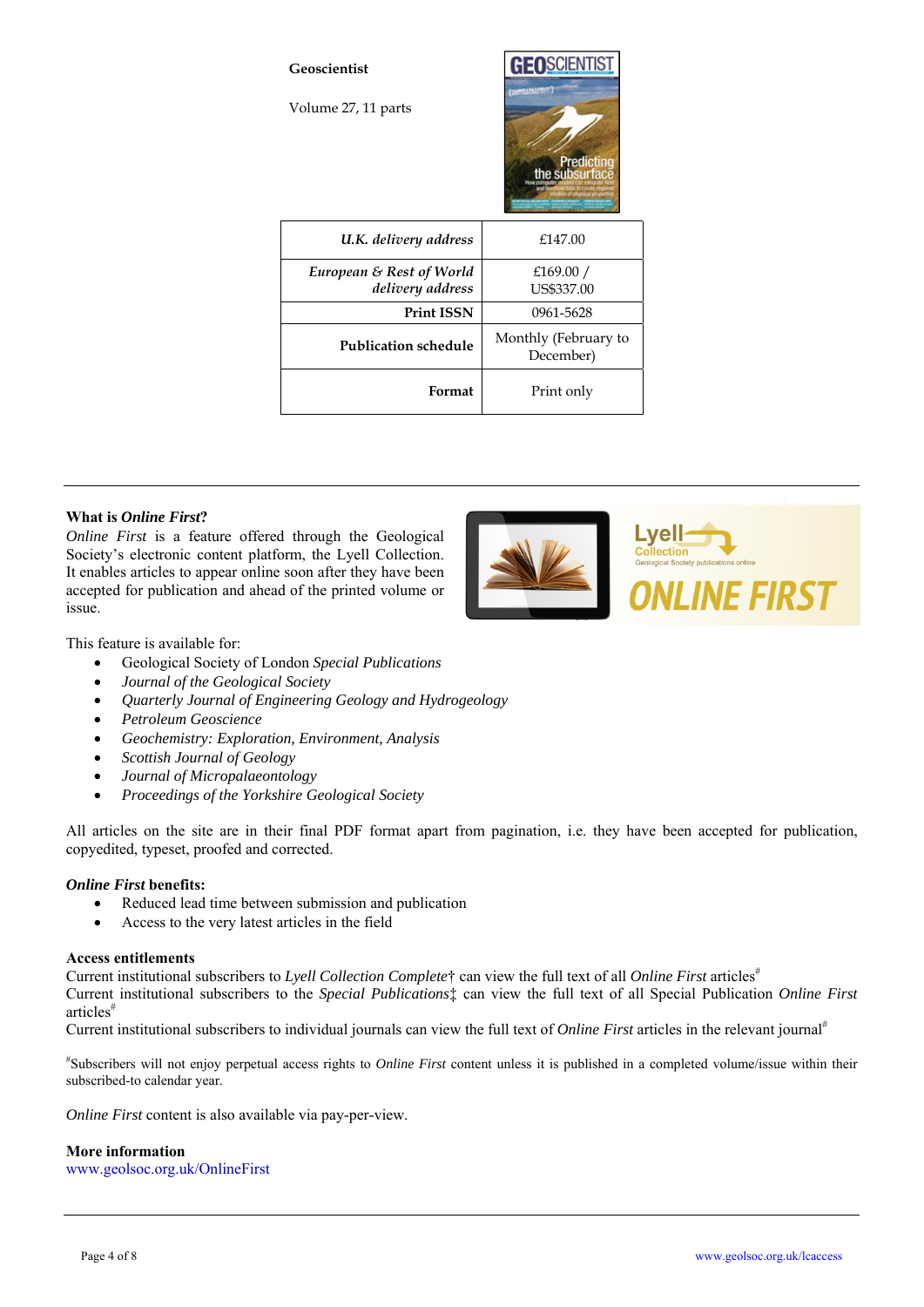# **Geological Society of London** *Special Publications* **- Archival access**

All Special Publication volumes are available online on payment of an annual subscription fee (for the Special Publications‡ alone, or as part of Lyell Collection Complete†). It is also possible to purchase Special Publication archives of volumes 1 to 400 outright for a one-off fee allowing perpetual access.

- The 400 volumes are available in four separate archives:
	- SP Archive 1: SP001 SP100
		- SP Archive 2: SP101 SP200
		- SP Archive 3: SP201 SP300
		- SP Archive 4: SP301 SP400
- ▶ Or as a 300 or 400 volume set:

◦

- SP archive 300: SP001-SP300
- SP archive 400: SP001-SP400

The archives are hosted on the Geological Society's Lyell Collection, and there is no annual maintenance charge.

VAT at 20% applies to UK end users (and EU end users without a VAT registration number).

An academic subscription authorizes use at a localized site. Please contact your regional agent or the Society regarding global licenses.

|                     | <b>SP</b><br><b>Volumes</b> | Number<br>of articles | Number<br>of pages | UK end user                        | <b>European Union</b><br>end user | <b>Rest of World</b><br>end user |
|---------------------|-----------------------------|-----------------------|--------------------|------------------------------------|-----------------------------------|----------------------------------|
| <b>SP</b> Archive 1 | $1 - 100$                   | 2,500                 | 41,000             | $£4,400.00 + VAT$<br>(E5, 280.00)  | $£4,400.00 + VAT$                 | £4,400.00 $/$<br>US\$8,800.00    |
| <b>SP</b> Archive 2 | $101 - 200$                 | 2,000                 | 36,000             | $£4,400.00 + VAT$<br>(E5, 280.00)  | $£4,400.00 + VAT$                 | £4,400.00 $/$<br>US\$8,800.00    |
| <b>SP</b> Archive 3 | $201 - 300$                 | 2,000                 | 45,000             | $£4,400.00 + VAT$<br>(E5, 280.00)  | $£4,400.00 + VAT$                 | £4,400.00 $/$<br>US\$8,800.00    |
| <b>SP</b> Archive 4 | $301 - 400$                 | 1,750                 | 35,000             | $£4,400.00 + VAT$<br>(E5,280.00)   | $£4,400.00 + VAT$                 | £4,400.00 $/$<br>US\$8,800.00    |
|                     |                             |                       |                    |                                    |                                   |                                  |
| SP archive 300      | $1 - 300$                   | 6,500                 | 122,000            | $£11,000.00 + VAT$<br>(E13,200.00) | $£11,000.00 + VAT$                | £11,000.00 $/$<br>US\$22,000.00  |
|                     |                             |                       |                    |                                    |                                   |                                  |
| SP archive 400      | $1 - 400$                   | 8,250                 | 157,000            | £13,750.00 + VAT<br>(E16,500.00)   | £13,750.00 + VAT                  | £13,750.00 $/$<br>US\$27,500.00  |





With the Lyell Collection module on Geofacets, the Geological Society of London and Elsevier team up to deliver cutting-edge science for oil and gas exploration.

More information: www.geolsoc.org.uk/Geofacets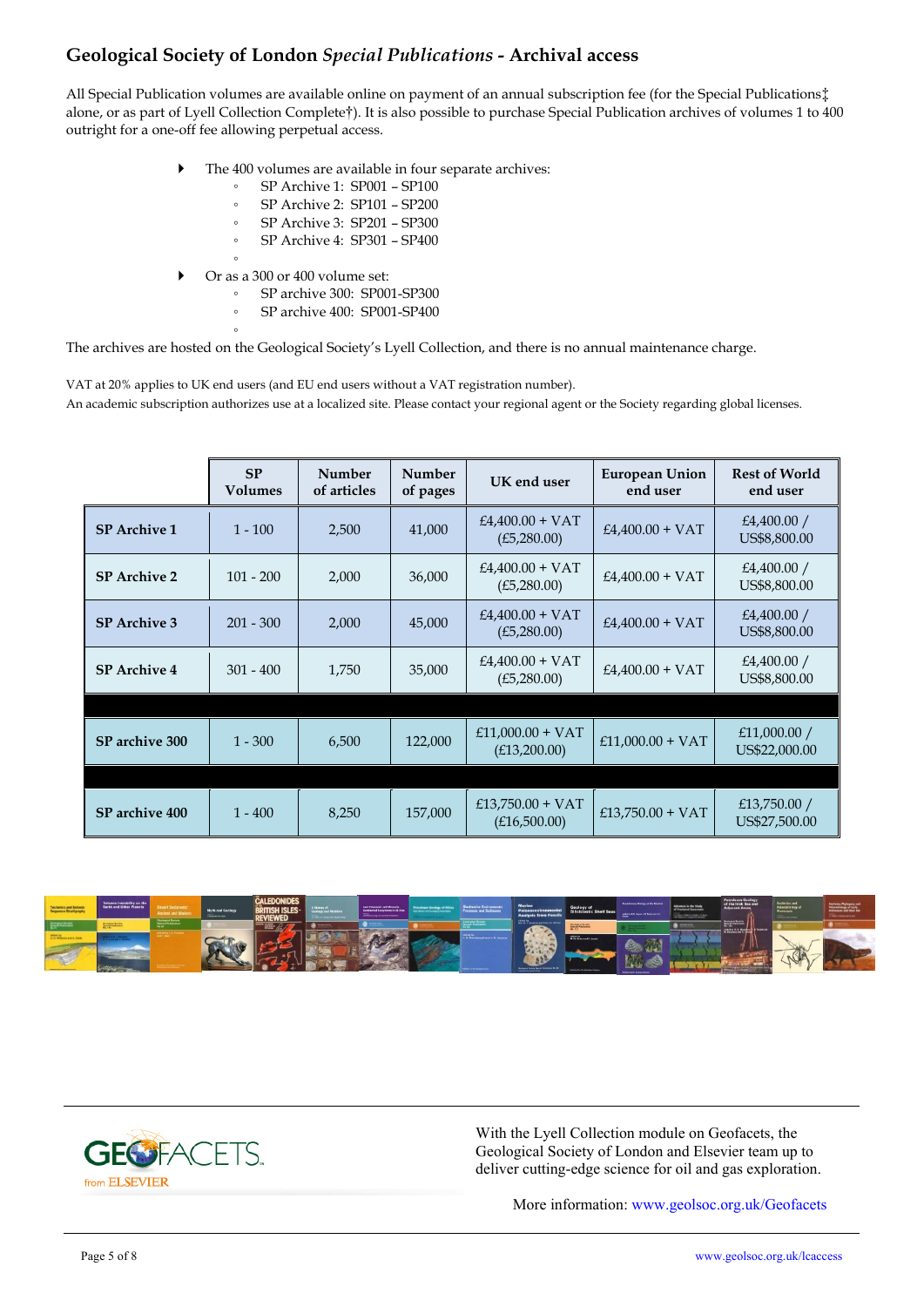## Subscriber help page and Frequently Asked Questions - www.geolsoc.org.uk/lyellsubsfaqs

*To subscribe to Lyell Collection Complete, individual journals or the Special Publications Archive (or to request further information, multisite license prices or a free trial) please contact:*

| In the UK and Europe:                | Accucoms. Tel: +31 88 4100 400. Email: geologicalsociety@accucoms.com                |
|--------------------------------------|--------------------------------------------------------------------------------------|
| In the USA and Canada:               | Geological Society at PCG, Cambridge, MA, USA. Tel: +1 617 395 4065.                 |
|                                      | Email: geologicalsociety@pcgplus.com                                                 |
| In South East Asia:                  | Accucoms. Tammy Chang, Email: tammy@accucoms.com                                     |
|                                      | (Indonesia, Malaysia, Myanmar, Philippines, Singapore, Taiwan, Thailand and Vietnam) |
| In the Middle East and North Africa: | Accucoms. Eyad Mohammad, Tel: +962 77 5111 511. Email: eyad@accucoms.com             |
| In India:                            | Accucoms, New Delhi. Tel: +91 11 45719347. Chandrima Roy and Yogesh Zope,            |
|                                      | Email: chandrima@accucoms.com; yogesh@accucoms.com                                   |
| In Australia and New Zealand:        | EMpact Sales. Darren Viollet. Tel: +61 (0) 7 5435 8048. Email: dviollet@ebsco.com    |
| In South America:                    | DotLib. Tel: +55 (21) 3431-3430. Email: info@dotlib.com                              |
| In The People's Republic of China:   | Charlesworth China. Tel: +86 (0)10 6779 1601. Email: sales@charlesworth.com.cn       |

**All other regions:** Geological Society Publishing House, Bath, UK. Tel: +44 (0)1225 44 50 46. Email: sales@geolsoc.org.uk

| <b>Discount</b>                         | No trade discount (0%).                                                                                                                                                                                                                                                                                                                                                                                                                                                                                                                                                                                                                                                                                                                                                                                                                                                                                                                                                                                                                                                                                                                                   |  |  |  |
|-----------------------------------------|-----------------------------------------------------------------------------------------------------------------------------------------------------------------------------------------------------------------------------------------------------------------------------------------------------------------------------------------------------------------------------------------------------------------------------------------------------------------------------------------------------------------------------------------------------------------------------------------------------------------------------------------------------------------------------------------------------------------------------------------------------------------------------------------------------------------------------------------------------------------------------------------------------------------------------------------------------------------------------------------------------------------------------------------------------------------------------------------------------------------------------------------------------------|--|--|--|
| <b>Cancellations</b>                    | Cancellations are not accepted after the subscription payment has been received and processed.                                                                                                                                                                                                                                                                                                                                                                                                                                                                                                                                                                                                                                                                                                                                                                                                                                                                                                                                                                                                                                                            |  |  |  |
| Payment<br>terms                        | Payment with order.<br>Subscriptions for UK & European Union end users must be paid in GBP.<br>By cheque in GBP or US\$ - made payable to Geological Society.<br>By Visa, MasterCard or American Express (debited in GBP).<br>By Bank Transfer in GBP or US\$. Please see contact us for our bank account details.<br>Payments for 2017 subscriptions must be made separately to payments for single issues, back issues,<br>archive orders, book purchases, book proforma and book invoices. Credit notes cannot be used against<br>subscription payments.<br>Renewal notices for 2016 subscribers will be issued in August 2016. Please email us quoting the renewal<br>number if a modification or a product change is required (e.g. upgrade to Lyell Collection Complete or an<br>amendment from online+print to online only option).<br>Proforma (quotation) for new orders are sent on request.<br>Please send orders, payments and remittance advice to:<br>Geological Society Publishing House<br>Email: sales@geolsoc.org.uk<br>Unit 7 Brassmill Enterprise Centre<br><b>Brassmill Lane</b><br>Fax: +44 (0)1225 44 28 36<br>Bath, BA1 3JN<br>UK |  |  |  |
| VAT charges<br>(TVA, IVA,<br>BTW, etc.) | ** All United Kingdom end user subscription payments must include VAT.<br>VAT rates are correct as of 1 January 2017 and are subject to change.<br>EU VAT registered end users outside the United Kingdom are not subject to the VAT charge when their VAT<br>registration number is included with the order and payment.                                                                                                                                                                                                                                                                                                                                                                                                                                                                                                                                                                                                                                                                                                                                                                                                                                 |  |  |  |
| License<br>agreement                    | The Geological Society of London does not issue or require<br>SERI<br>the agreement of a formal license for institutional access to<br>Lyell Collection content. The GSL adheres to the SERU<br>guidelines, as published on the NISO SERU website:<br>http://www.niso.org/workrooms/seru<br>Payment of subscription or archive fees (direct or via an agent) implies acceptance of SERU.                                                                                                                                                                                                                                                                                                                                                                                                                                                                                                                                                                                                                                                                                                                                                                  |  |  |  |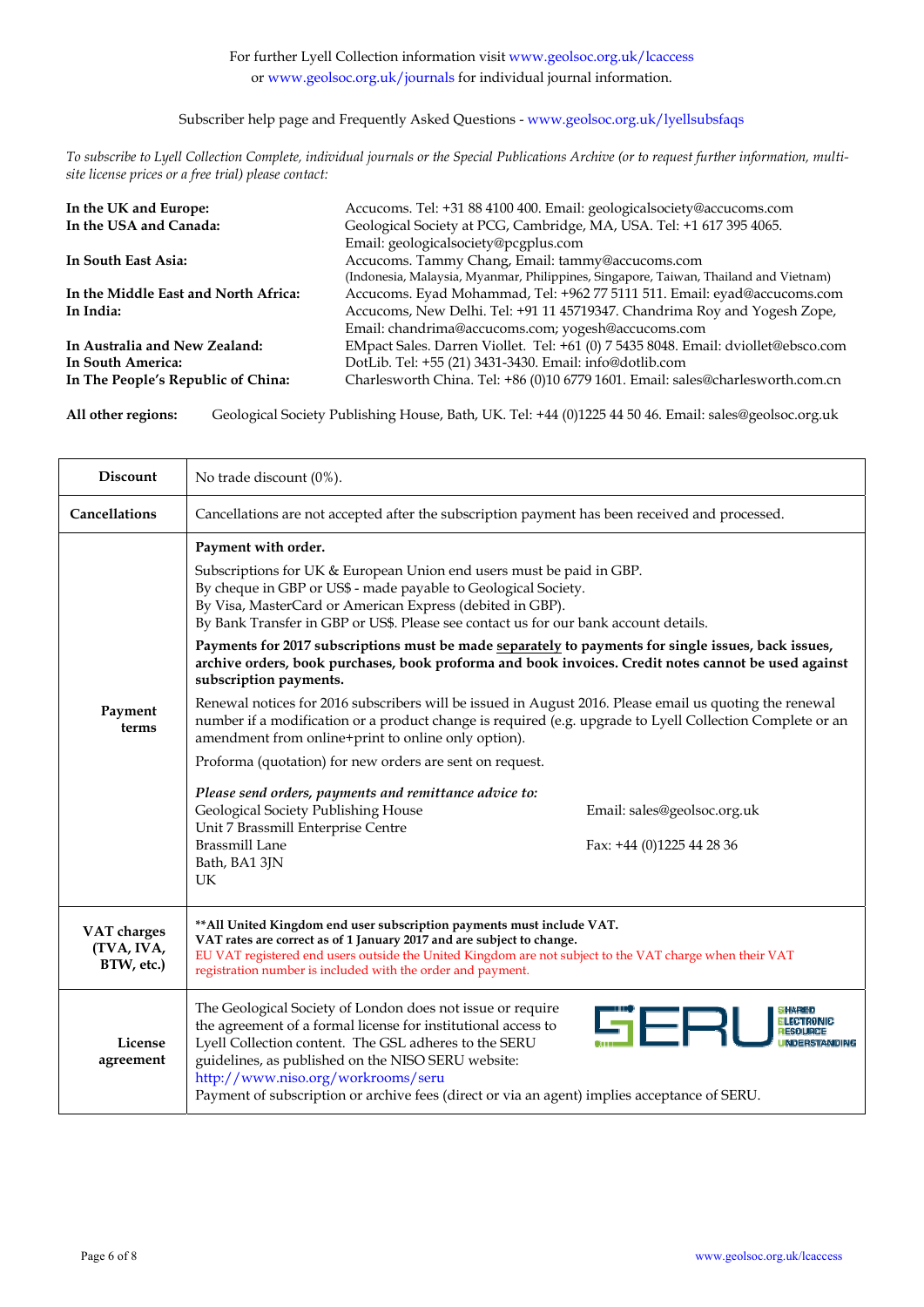| Online access                              | The prices on this list are for single site access.<br>Please contact the regional agent listed on page 6 if you require a multi-site or global access license.<br>Please provide the full address and contact email of the end user so a unique subscriber id can be<br>issued.<br>Activation of the online subscription must be done by the end user at<br>http://www.lyellcollection.org/cgi/activate/ibasic by quoting their subscriber id and following the on-<br>screen instructions to register an access administrator and IP addresses. Access does not have to be re-<br>activated for each subscription year.<br>Help pages:<br>www.lyellcollection.org/help<br>www.geolsoc.org.uk/lyellsubsfaqs<br>www.lyellcollection.org/feedback<br>Contact the site host:                                                                                                                                                                                                                                                                                                                                                                                                                                                                                                                                                                                                                                                                                                                                                                                          |
|--------------------------------------------|---------------------------------------------------------------------------------------------------------------------------------------------------------------------------------------------------------------------------------------------------------------------------------------------------------------------------------------------------------------------------------------------------------------------------------------------------------------------------------------------------------------------------------------------------------------------------------------------------------------------------------------------------------------------------------------------------------------------------------------------------------------------------------------------------------------------------------------------------------------------------------------------------------------------------------------------------------------------------------------------------------------------------------------------------------------------------------------------------------------------------------------------------------------------------------------------------------------------------------------------------------------------------------------------------------------------------------------------------------------------------------------------------------------------------------------------------------------------------------------------------------------------------------------------------------------------|
|                                            | MARC records are available for all book content on the Lyell Collection -<br>www.geolsoc.org.uk/MARCrecords<br>Supplementary material can be found within the GSL figshare portal at http://geolsoc.figshare.com<br>Discovery services: Content is indexed in EBSCO Discovery, Primo and Summon.                                                                                                                                                                                                                                                                                                                                                                                                                                                                                                                                                                                                                                                                                                                                                                                                                                                                                                                                                                                                                                                                                                                                                                                                                                                                    |
| Usage reports/<br>Shibboleth<br>access     | The HighWire Administrator Toolbox can assist subscribers to manage their subscriptions.<br>This includes: links to usage reports, IP updates, Shibboleth profiles and configuration for OpenURL.<br>http://highwire.org/librarians/<br>Please note: we cannot access toolbox login details - please contact HighWire direct.<br>Usage statistics are also available for each of the individual parts of the collection at the links below (please login using<br>the Lyell Collection administrator username and password):<br>Journal of the Geological Society, http://jgs.lyellcollection.org/cgi/instusage<br>Quarterly Journal of Engineering Geology and Hydrogeology, http://qjegh.lyellcollection.org/cgi/instusage<br>Geochemistry: Exploration, Environment, Analysis, http://geea.lyellcollection.org/cgi/instusage<br>Petroleum Geoscience, http://pg.lyellcollection.org/cgi/instusage<br>Proceedings of the Yorkshire Geological Society, http://pygs.lyellcollection.org/cgi/instusage<br>Scottish Journal of Geology, http://sjg.lyellcollection.org/cgi/instusage<br>Journal of Micropalaeontology, http://jm.lyellcollection.org/cgi/instusage<br>Geological Society of London, Special Publications, http://sp.lyellcollection.org/cgi/instusage<br>Geological Society of London, Memoirs, http://mem.lyellcollection.org/cgi/instusage<br>Geological Society of London, Engineering Geology Special Publications, http://egsp.lyellcollection.org/cgi/instusage<br>Petroleum Geology Conferences, http://pgc.lyellcollection.org/cgi/instusage |
| Perpetual<br>access                        | Access to online content is no longer available once a subscription lapses.<br>A subscriber for 2014, 2015 and 2016 who does not renew for 2017 can receive perpetual access to the<br>relevant content published in final volume form during 2014 to 2016 (this is not automatic and must be<br>requested when confirming non-renewal). Note that "Online First" articles not published in final volume<br>form by the end of a calendar year are not included in this right to perpetual access.<br>This does not apply to Special Publication Archival access products.<br>A pre-2008 subscription does not entitle a user to access Lyell hosted past content. For subscriptions up to<br>2007 the print copy was the copy of record and electronic access was a free add-on. Once a subscription<br>lapsed, electronic access was switched off.<br>We have partnered with CLOCKSS (Controlled Lots of Copies Keep Stuff Safe) to ensure<br>that all 26,000 articles available on the Lyell Collection are stored safely and securely<br>online. www.clockss.org                                                                                                                                                                                                                                                                                                                                                                                                                                                                                                |
| Subscriptions<br>with a print<br>component | Postage is included in price for print subscriptions. Airmail delivery is not available.<br>If the subscription payment is processed after printed issues have already been mailed then the back<br>issue(s) will be sent by surface mail (please allow up to 3 months for overseas delivery). Please note that<br>when subscription payments are received and processed after March 2017 the availability of back issues is<br>not guaranteed.<br>Missing print issues must be claimed within 3 months of the end of the subscription year (by 31 <sup>st</sup> March<br>2018 for 2017 issues). Claimed issues are sent by surface mail (please allow up to 3 months for overseas<br>delivery).<br>Please quote the publisher reference or the subscriber id (listed on subscription receipts and renewals) in<br>all correspondence.<br>Please note: from the 2012 volume onwards no index is published in the last issue of each printed journal.<br>The online edition is the 'version of record' and this is fully searchable.<br>Please contact the Journals Department for price and availability of print issues for 2016 and earlier.                                                                                                                                                                                                                                                                                                                                                                                                                      |